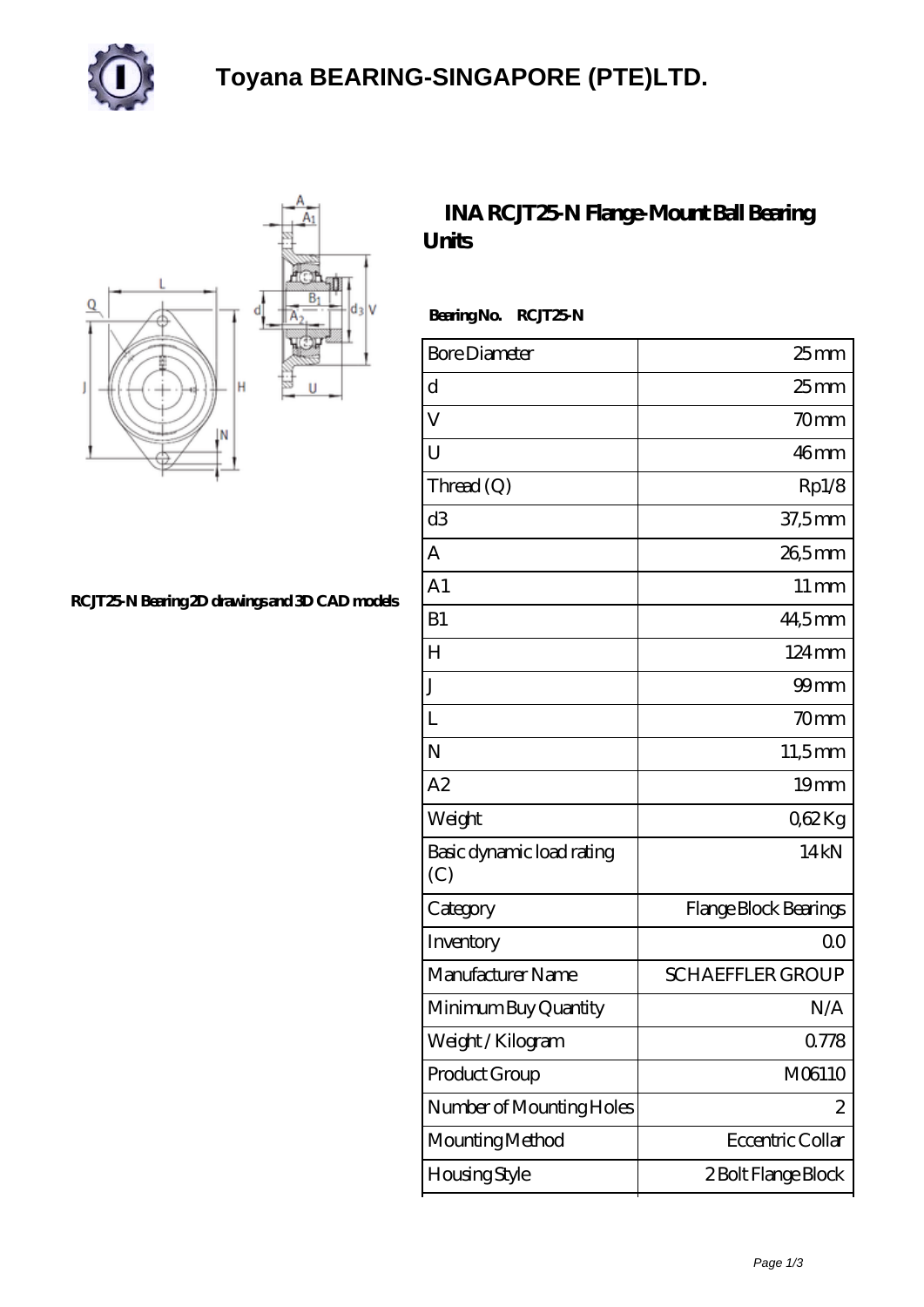

## **[Toyana BEARING-SINGAPORE \(PTE\)LTD.](https://landhotel-krone.net)**

| Rolling Element              | <b>Ball Bearing</b>                                                                                                                                                                                                                   |
|------------------------------|---------------------------------------------------------------------------------------------------------------------------------------------------------------------------------------------------------------------------------------|
| Housing Material             | Cast Iron                                                                                                                                                                                                                             |
| Expansion / Non-expansion    | Non-expansion                                                                                                                                                                                                                         |
| Mounting Bolts               | 11.5Millimeter                                                                                                                                                                                                                        |
| Relubricatable               | Yes                                                                                                                                                                                                                                   |
| <b>Insert Part Number</b>    | GE25KRRB                                                                                                                                                                                                                              |
| <b>Seals</b>                 | Double Land Riding<br>Rubber Contact                                                                                                                                                                                                  |
| <b>Housing Configuration</b> | 1 Piece Solid                                                                                                                                                                                                                         |
| Pilot Configuration          | No Pilot                                                                                                                                                                                                                              |
| Inch - Metric                | Metric                                                                                                                                                                                                                                |
| Long Description             | 2 Bolt Flange Block; 25MM<br>Bore; 99MM Bolt Circle;<br><b>99MM Bolt Spacing 1 Piece</b><br>Solid: Eccentric Collar<br>Mount; Cast Iron; Ball<br>Bearing, 44,4MM Length<br>Thru Bore; Relubricatable;<br>Double Land Riding<br>Rubber |
| <b>Other Features</b>        | SingleRow   End Cap  <br>With Set Screw                                                                                                                                                                                               |
| Category                     | Flange Block                                                                                                                                                                                                                          |
| <b>UNSPSC</b>                | 31171501                                                                                                                                                                                                                              |
| Harmonized Tariff Code       | 8483204040                                                                                                                                                                                                                            |
| Noun                         | Bearing                                                                                                                                                                                                                               |
| <b>Keyword String</b>        | Flanged                                                                                                                                                                                                                               |
| Manufacturer URL             | http://www.ina.com                                                                                                                                                                                                                    |
| Manufacturer Item Number     | RCJT25N                                                                                                                                                                                                                               |
| Weight/LBS                   | 1.544                                                                                                                                                                                                                                 |
| Length Thru Bore             | 1.748Inch   44.4 Millimeter                                                                                                                                                                                                           |
| <b>Bolt Spacing</b>          | 39Inch   99Millimeter                                                                                                                                                                                                                 |
| <b>Bore</b>                  | 0.984 Inch   25 Millimeter                                                                                                                                                                                                            |
| Cartridge Pilot Diameter     | OInch   OMillimeter                                                                                                                                                                                                                   |
| Cartridge Pilot Depth        | OInch   OMillimeter                                                                                                                                                                                                                   |
|                              |                                                                                                                                                                                                                                       |